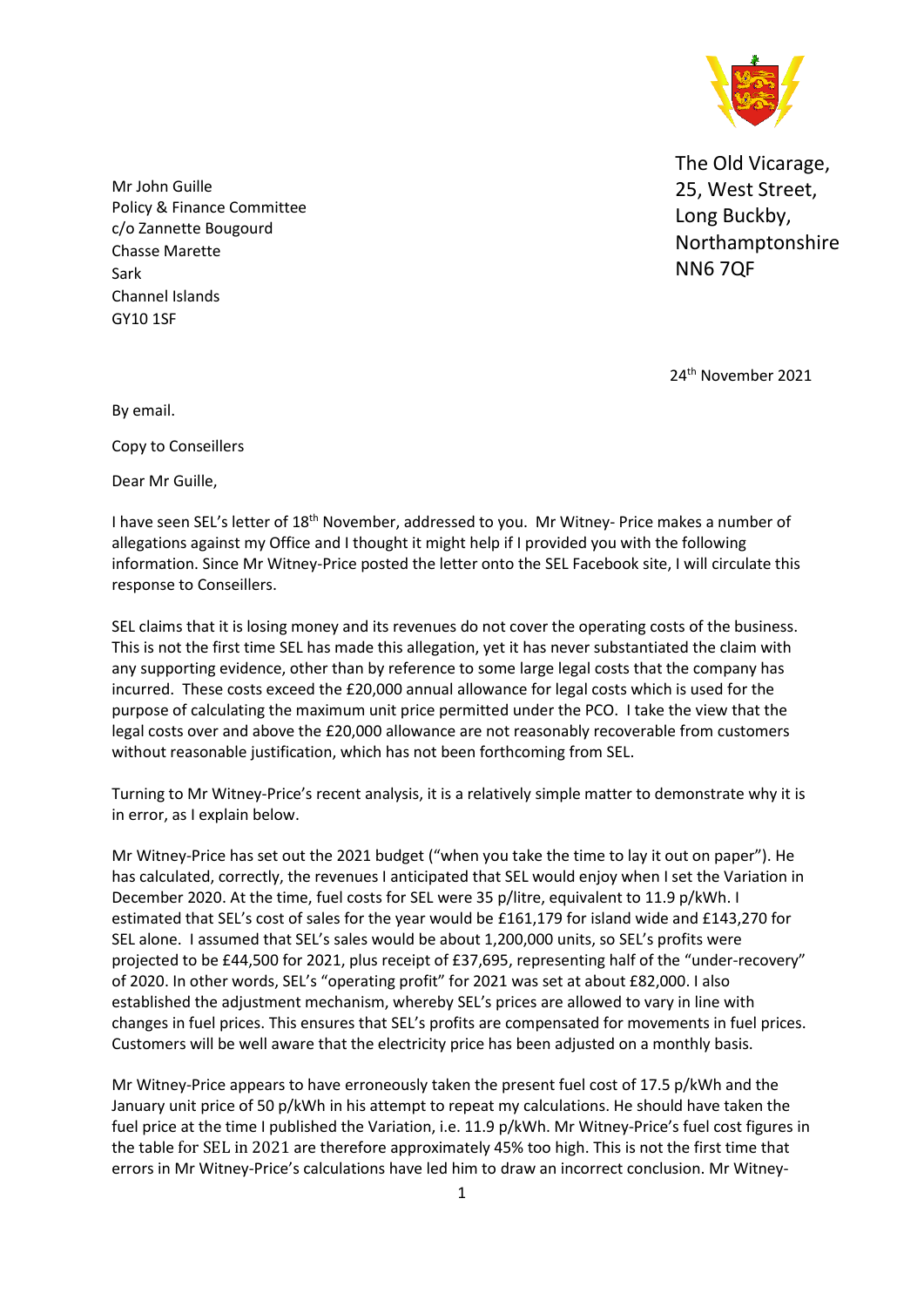

Price has also incorrectly assumed that the depreciation charge for 2021 will be the same as in 2020. This is another, albeit smaller, mistake as some assets became fully written off during the year and the charge in 2021 is £3,000 lower. This was all explained in the papers my Office published last year.

Reworking Mr Witney-Price's table, but with the correct fuel and depreciation costs, shows that SEL was projected to make a profit of £25,500 on SEL's projected lower sales estimate of 1,150,000 units, after recovering half of the £75,390 shortfall, i.e. about £62,000 in all. According to SEL's August management accounts, the latest figures I have received, SEL's electricity supply business's profits for January to August 2020 amounted to £48,127 (i.e. all the £37,695 shortfall repayable in 2021 plus a further £10,432) and would have been £68,344 had SEL not given voluntary discounts to "commercial" customers<sup>1</sup>. These discounts were not proposed in SEL's responses to consultation on the Variation last year.

I hope Conseillers will now recognise that if SEL has made a loss, it is not on account of the operation of the PCO but on account of other expenditure, such as the legal costs which I refer to above in excess of the £20,000 annual allowance already incorporated for the purpose of the assessments of the PCO.

Mr Witney-Price's claim "So the truth of the 2021 budget when laid out is:

- There is actually no projected return of 2.2% in 2021
- There is no recovery of half the 2020 shortfall that was promised
- There is in fact a further projected loss to SEL of -£12,177"

is simply not the case.

## *Under-recovery*

Mr Witney-Price complains about the under-recovery during 2020. This arose because consumption during 2020 was far lower than assumed when I set the price in December 2019, and the impact on SEL's profits was only partly offset by that arising from lower fuel costs. My forecast was too high on account of SEL providing my Office with incorrect historic consumption figures. Furthermore, SEL failed to engage with my Office when I proposed that prices could be adjusted more frequently in 2020 rather than once annually.

If SEL had engaged with my Office in 2019, a regular price adjustment mechanism, such as we now have, would have been introduced and the large under-recovery would not have existed at the end of the year. In any case, according to SEL's unaudited management accounts for 2020, SEL's operating profit for the year was still £43,782 with the additional £75,390 being held over to 2021/2022. SEL was not operating at a 'rolling loss' as claimed. I recall that Mr Witney-Price wrote to me in November 2020 stating: "*Maintaining profitability at 54p under demand as low as 1,150,000 units is an achievement I am proud of*." SEL's claims that my Office has set a price that requires SEL to operate at a loss is inconsistent with the facts and with this earlier statement.

<sup>&</sup>lt;sup>1</sup> These figures do not take into account the billing error SEL disclosed in October. Once these are resolved, SEL's profits may be lowered by around £12,000 at most. See SEL's Facebook letter 8/10/2020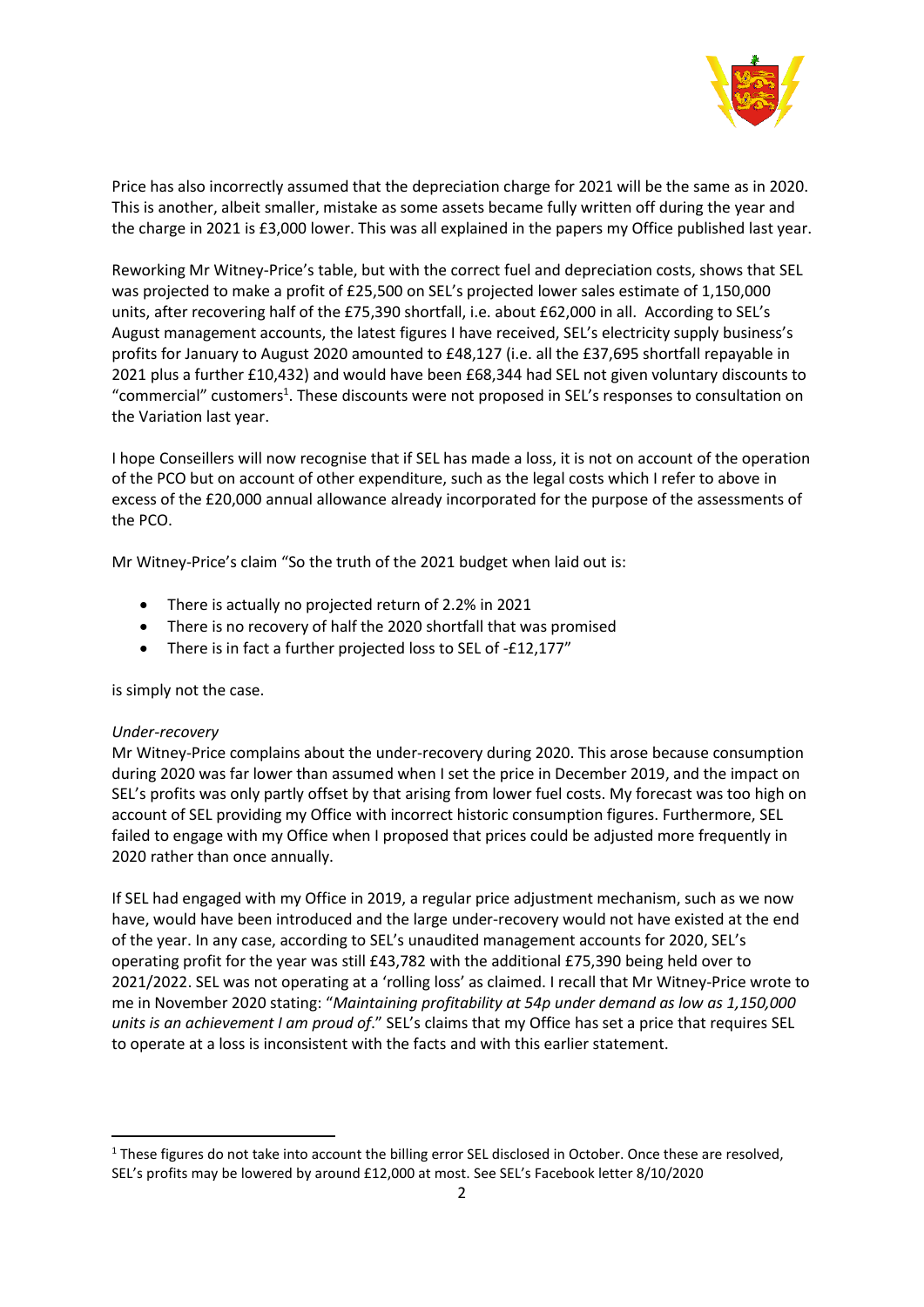

## *Failure to engage*

SEL's failure to engage with my Office and its customers has caused the company significant problems during the time I have been involved with electricity supply in Sark. Amongst other things this has led, in my view, to:

- The loss of ~10% market share to own generation.
- Legal costs associated with the Moerman case.
- Loss of supply to 19 residents near La Tour.
- The accumulated under-recovery of £75,390 in 2020, though half will be recovered in 2021.

## *Capital Expenditure*

When Alan Witney-Price acquired the company in March 2020, he should have been aware of the poor state of the equipment and systems and the 2019 PCO which stated that capital expenditure should be funded by SEL in the first instance and recovered through the electricity price over the period of its lifetime. He should have known that the capital expenditure required far exceeded just one year's depreciation charge. Therefore, the argument that SEL could not invest because the 2020 under-recovery exhausted the depreciation funds is without merit. Mr Witney-Price should not have taken over the company if he did not have sufficient funds to provide and maintain a safe and secure system of supply. A rate of return of 7.5% was offered as an incentive to providing the much-needed improvements. On acquiring the company, Mr Witney-Price stated his intention to introduce "green" technologies and has referred to his "not inconsequential assets" but has not invested in new equipment.

SEL has given a number of reasons why it has not undertaken the urgently required investment in new equipment. These include:

- The inability to mobilise suitably qualified engineers and equipment on account of covid.
- Absence of statutory wayleaves of which he should have been aware when he acquired the company
- Lack of faith in the regulatory regime, and now
- Lack of funds since the depreciation figure was exceeded by the 2020 under-recovery.

My letters to SEL, and its advocates, explain my belief that these are excuses rather than reasons. In my view, a reasonably well managed company would be willing to invest under the terms set out in the PCO. In fact, a number of parties with an interest in providing electricity in Sark have approached me and expressed their willingness to do so. As things stand, without some investment in SEL's plant and equipment, the quality and security of supply is likely to continue to deteriorate.

I believe I have carried out my duties as Commissioner to the best of my abilities and I have tried to be even-handed to both customers and SEL. I must record that I object to SEL claiming that I have set the regulatory framework so as to ensure that SEL operates at a loss. I hope that the above analysis demonstrates that, if SEL were to fail it will not be as a result of the Price Control Order but of poor management.

I would conclude by confirming that as Commissioner I continue to remain available to consider any reasonable proposal that SEL may have for capital investment and generally in relation to its activities.